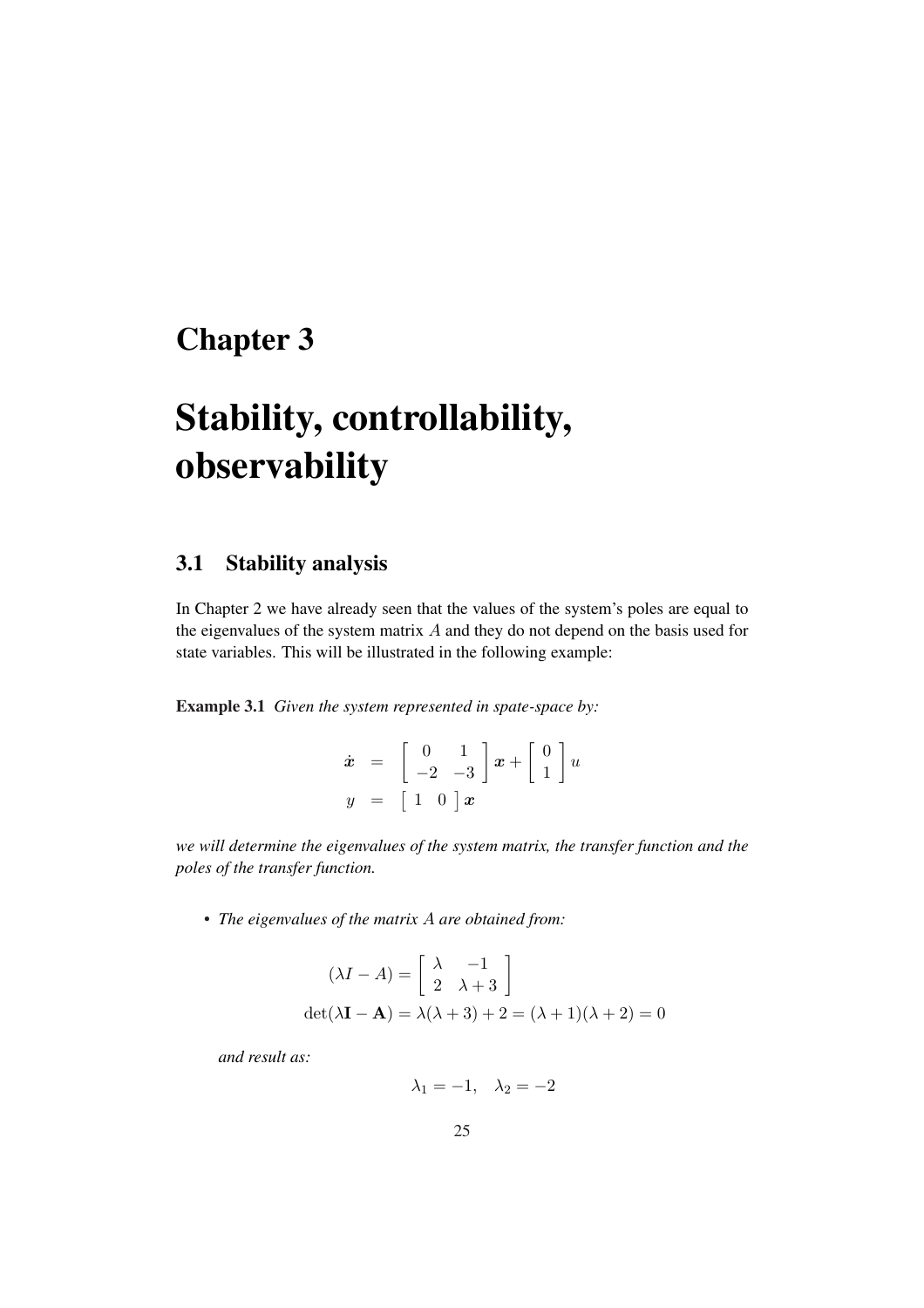*• The system transfer function is computed from*

$$
H(s) = C(sI - A)^{-1}B
$$
  
=  $\begin{bmatrix} 1 & 0 \end{bmatrix} \begin{bmatrix} \frac{s+3}{(s+1)(s+2)} & \frac{1}{(s+1)(s+2)} \\ \frac{-2}{(s+1)(s+2)} & \frac{s}{(s+1)(s+2)} \end{bmatrix} \begin{bmatrix} 0 \\ 1 \end{bmatrix}$   
=  $\frac{1}{(s+1)(s+2)}$ 

*The poles are* −1 *and* −2*, the same as the eigenvalues of the system matrix* A*.*

Note however that this does not hold for all cases: it is possible that a part of the system poles are canceled by some of the system zeros when transforming a statespace model into a transfer function.

Example 3.2 *Consider a system with the input* u *and the output* y *having the statespace model:* · ·  $\overline{a}$ 

$$
\dot{\boldsymbol{x}} = A\boldsymbol{x} + Bu \quad = \begin{bmatrix} 0 & 1 \\ 1 & 0 \end{bmatrix} \boldsymbol{x} + \begin{bmatrix} 0 \\ 1 \end{bmatrix} u
$$
\n
$$
y = C\boldsymbol{x} \qquad = \begin{bmatrix} -1 & 1 \end{bmatrix} \boldsymbol{x}
$$

*The characteristic equation is:*

$$
\det(sI - A) = \det\left(\begin{bmatrix} s & 0 \\ 0 & s \end{bmatrix} - \begin{bmatrix} 0 & 1 \\ 1 & 0 \end{bmatrix}\right)
$$

$$
= \det\begin{bmatrix} s & -1 \\ -1 & s \end{bmatrix}
$$

$$
= s^2 - 1
$$

$$
= (s - 1)(s + 1)
$$

*The eigenvalues of the system matrix, or the system poles are*  $\lambda_1 = 1$  *and*  $\lambda_2 = -1$ *. The transfer function is computed from:*

$$
H(s) = C(sI - A)^{-1}B
$$
  
=  $\begin{bmatrix} -1 & 1 \end{bmatrix} \begin{bmatrix} s & -1 \\ -1 & s \end{bmatrix}^{-1} \begin{bmatrix} 0 \\ 1 \end{bmatrix}$   
=  $\begin{bmatrix} -1 & 1 \end{bmatrix} \begin{bmatrix} \frac{s}{(s-1)(s+1)} & \frac{1}{(s-1)(s+1)} \\ \frac{1}{(s-1)(s+1)} & \frac{s}{(s-1)(s+1)} \end{bmatrix} \begin{bmatrix} 0 \\ 1 \end{bmatrix}$ 

*or*

$$
H(s) = \frac{s-1}{(s-1)(s+1)} = \frac{1}{s+1}
$$

*The transfer function has only one pole at*  $-1$  *because the other pole* ( $s = 1$ ) was *canceled with the zero at*  $s = 1$ *.*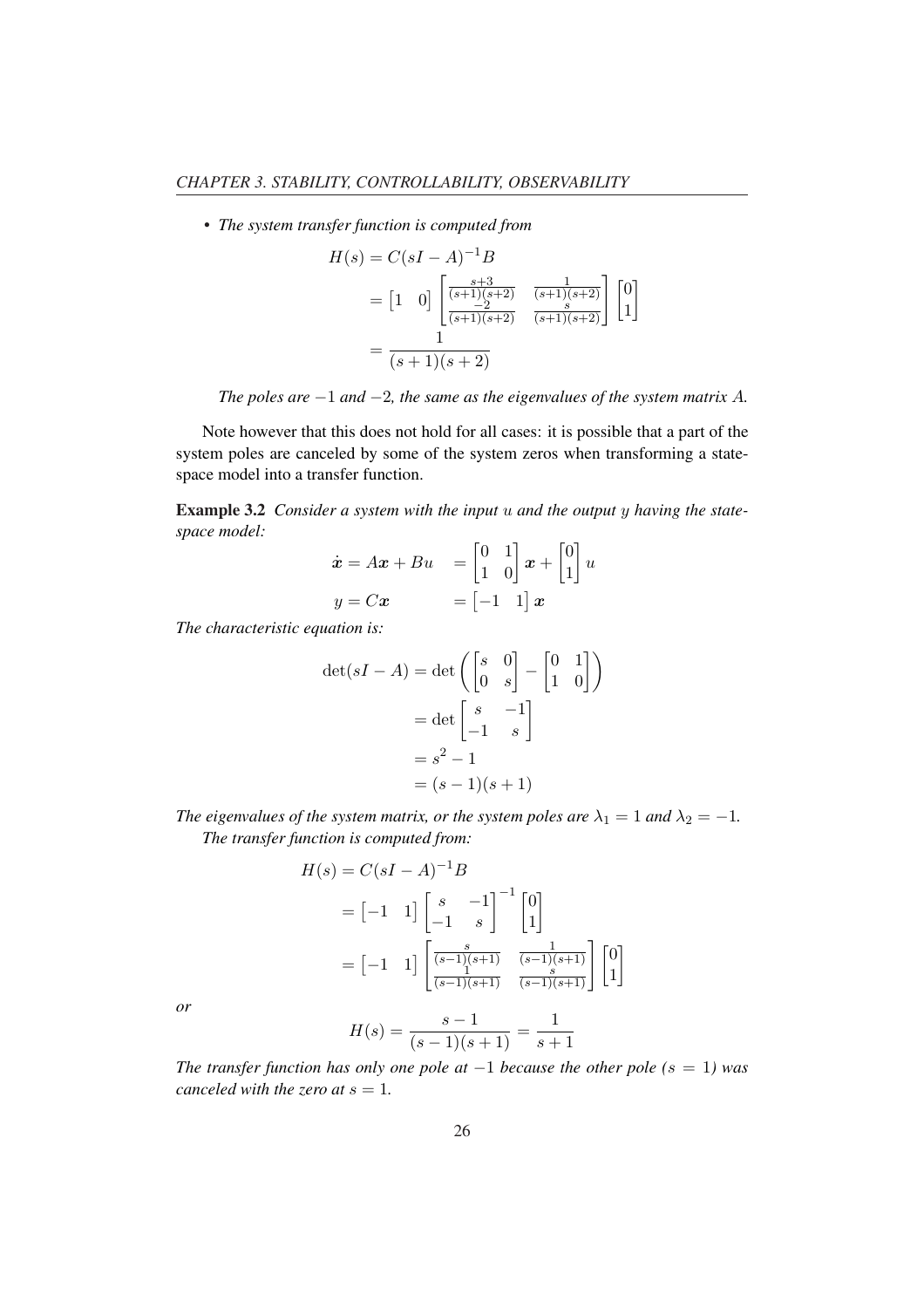A state-space formulation will give more information about the system than the input-output formulation described by a transfer function. The (internal) system poles, that are the eigenvalues of the system matrix, should be distinguished from the poles of the transfer function as there may be some pole/zero cancelation in computing the transfer function. Then, the denominator of the transfer function is not the same as  $\det(sI - A)$  since some poles do not occur in the transfer function (Lewis, 2008).

The concept of stability will be modified to differentiate internal stability (given by the eigenvalues of the system matrix) from external stability (given by the transfer function poles).

An outline of the stability conditions is given in Table 3.1 in terms of system poles or eigenvalues of the system matrix:  $\lambda_i = \sigma_i + j\omega_i$ .

| <b>Stability condition</b> | <b>Root values</b>                                                                 |
|----------------------------|------------------------------------------------------------------------------------|
| Stable                     | $\sigma_i$ < 0, for all $i = \overline{1,n}$ (All the roots are in the left-half   |
|                            | s-plane)                                                                           |
| Marginally stable          | $\sigma_i = 0$ for any <i>i</i> for simple roots and no $\sigma_i > 0$ , for $i =$ |
|                            | $\overline{1,n}$ (At least one simple root and no multiple roots on the            |
|                            | $j\omega$ axis and the other roots on the left-half s-plane)                       |
| Unstable                   | $\sigma_i > 0$ for any i or $\sigma_i = 0$ for any multiple-order root,            |
|                            | $i = \overline{1, n}$ (At least one simple root in the right-half s-plane          |
|                            | or at least one multiple-order root on the $j\omega$ axis)                         |

Table 3.1: Stability conditions for linear continuous systems, (Golnaraghi and Kuo, 2010)

When we use state-space descriptions of dynamic systems we discuss the following types of stability:

- Internal stability that refers to the state variables. The stability conditions in Table 3.1 are applied for the eigenvalues of system matrix A.
- External stability that refers to the output signal. The stability conditions in Table 3.1 are applied to the poles of the transfer function poles  $H(s)$ .

Transfer functions can only be used to determine the external stability of systems. State-space descriptions can be used to analyze both internal and external stability. It is possible for systems to have external stability but not internal stability.

Example 3.3 *Consider again the system given in Example 3.2. The system is externally stable because it has one negative pole*  $p = -1$  *of the transfer function. It has, however, two eigenvalues of the matrix*  $A$ :  $\lambda_1 = 1$  *and*  $\lambda_2 = -1$ *. Since one of them is*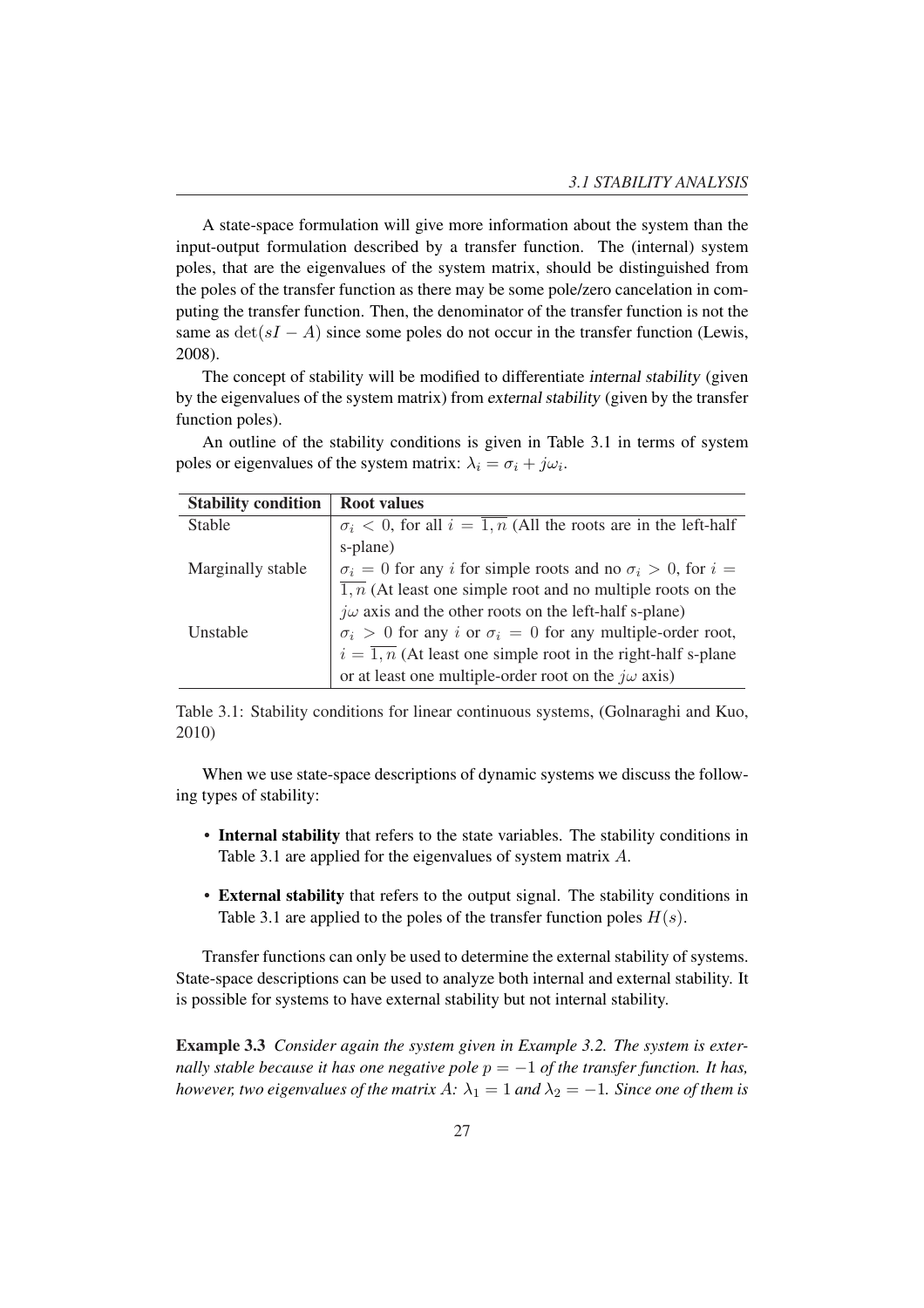*positive* ( $\lambda_1 > 0$ ), the system is internally unstable. Indeed, if we compute the states *using for example the Laplace transform method we obtain:*

$$
\boldsymbol{x}(s) = (sI - A)^{-1}BU(s) = \begin{bmatrix} \frac{s}{(s-1)(s+1)} & \frac{1}{(s-1)(s+1)} \\ \frac{1}{(s-1)(s+1)} & \frac{s}{(s-1)(s+1)} \end{bmatrix} \begin{bmatrix} 0 \\ 1 \end{bmatrix} U(s) = \begin{bmatrix} \frac{1}{(s-1)(s+1)} \\ \frac{s}{(s-1)(s+1)} \end{bmatrix} U(s)
$$

*For example, for an ideal impulse input*  $u = \delta$  *or*  $U(s) = 1$  *the states are:* 

$$
\mathbf{x} = \pounds^{-1}\mathbf{x}(s) = \begin{bmatrix} \pounds^{-1} \left\{ \frac{1}{2} \left( \frac{1}{s-1} - \frac{1}{s+1} \right) \right\} \\ \pounds^{-1} \left\{ \frac{1}{2} \left( \frac{1}{s-1} + \frac{1}{s+1} \right) \right\} \end{bmatrix} = \begin{bmatrix} \frac{1}{2} (e^t - e^{-t}) \\ \frac{1}{2} (e^t + e^{-t}) \end{bmatrix}
$$

Both states involve an exponential term  $e^t$  that increases indefinitely towards infinity *for an ideal impulse input, therefore the states are unstable.*

*The output is obtained as a function of* s*:*

$$
Y(s) = \begin{bmatrix} -1 & 1 \end{bmatrix} \mathbf{x}(s) = -X_1(s) + X_2(s)
$$

*or, in time domaine:*

$$
y = -x_1 + x_2 = -\frac{1}{2}(e^t - e^{-t}) + \frac{1}{2}(e^t + e^{-t}) = \frac{1}{2}(-e^t + e^{-t} + e^t + e^{-t}) = e^{-t}
$$

*For an impulse input, the output will approach zero in steady-state, thus the system is externally stable.*

#### todo: examples for stability

In the discrete-time case, similar stability conditions can be defined. An outline of the conditions is given in Table 3.1 in terms of system poles or eigenvalues of the system matrix:  $\lambda_i = \sigma_i + j\omega_i$ .

| <b>Stability condition</b> | <b>Root values</b>                                                                 |
|----------------------------|------------------------------------------------------------------------------------|
| Stable                     | $ \lambda_i $ < 1, for all $i = \overline{1,n}$ (All the roots in the unit circle) |
| Marginally stable          | $ \lambda_i  = 1$ for any i for simple roots and no $ \lambda_i  > 1$ , for        |
|                            | $i = \overline{1,n}$ (At least one simple root and no multiple roots on            |
|                            | the unit circle and the other roots are in the unit circle)                        |
| Unstable                   | $ \lambda_i  > 1$ for any i or $ \lambda_i  = 1$ for any multiple-order root,      |
|                            | $i = \overline{1,n}$ (At least one simple root outside the unit circle or          |
|                            | at least one multiple-order root on the unit circle)                               |

Table 3.2: Stability conditions for linear discrete-time systems

Again, one can distinguish between internal stability (referring to the eigenvalues of the system matrix) and external stability (poles of the transfer function in the  $Z$ domain).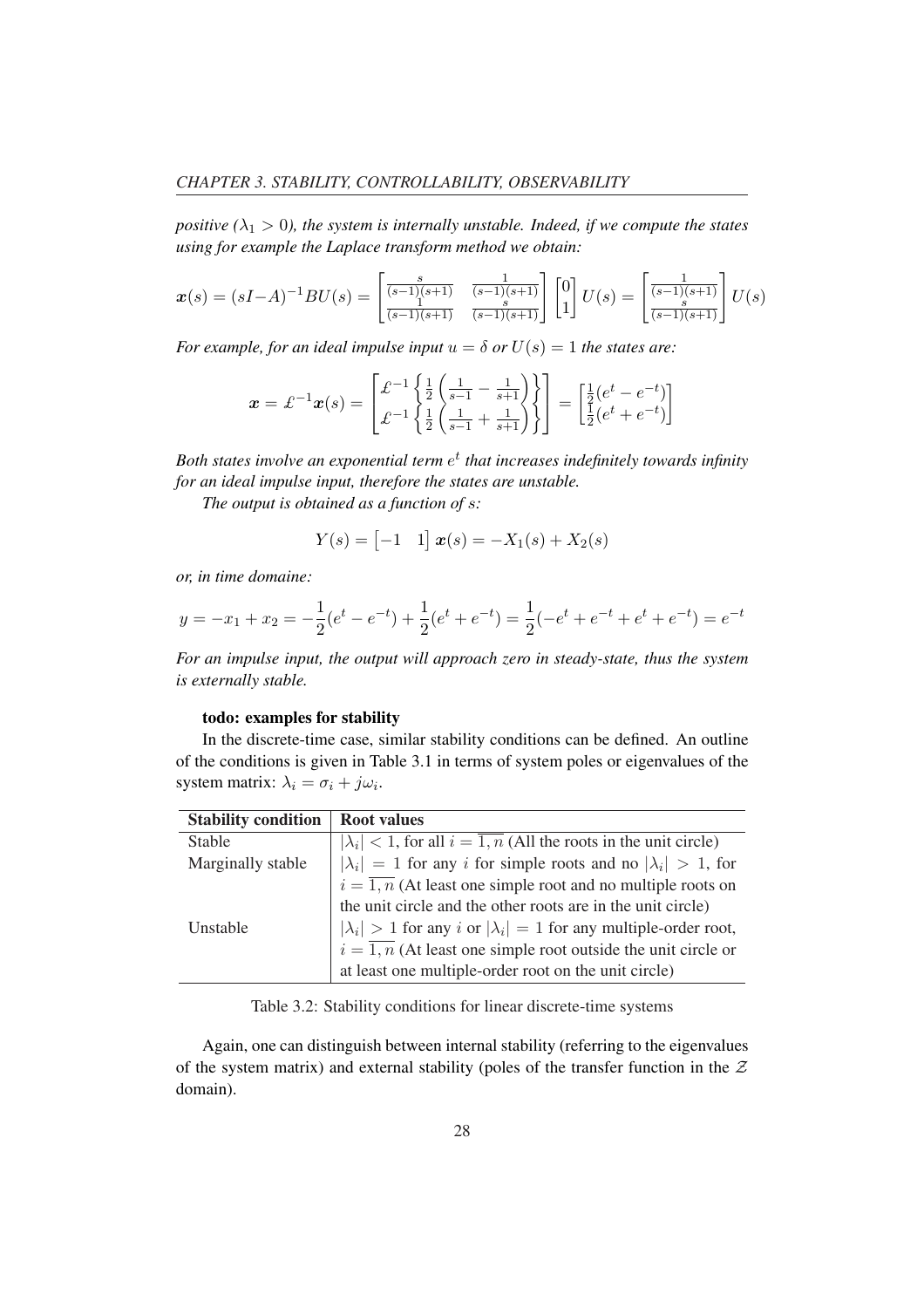Remark: If the LTI system is an approximation of a nonlinear system around an equilibrium point, then, based on the stability analysis of the LTI system the following conclusions can be drawn for the nonlinear one:

- LTI system stable  $\Rightarrow$  the equilibrium point is locally asymptotically stable
- LTI system unstable  $\Rightarrow$  the equilibrium point is unstable

Since a nonlinear system may have several equilibrium points the conclusion only refers to the one analyzed. Furthermore, if the LTI system approximation is marginally stable, the equilibrium point of the nonlinear system may be either stable or unstable, as illustrated in the following examples.

Example 3.4 *Consider the nonlinear system with the dynamics*

$$
\dot{x} = x^2
$$

$$
y = x
$$

*The only equilibrium point in*  $x_0 = 0$ *. In this point, the LTI approximation of the nonlinear system is*

$$
\begin{aligned}\n\dot{x} &= Ax + Bu \\
y &= Cx\n\end{aligned}
$$

*where*  $A = 0$ ,  $B = 0$ ,  $C = 1$ . The single eigenvalue of the system matrix is  $\lambda_1 = 0$ , *thus the LTI system is marginally stable. In fact, since the dynamics are given by*  $\dot{x} =$ 0*, the state will remain at the initial value, irrespective of this value. However, the equilibrium point of the nonlinear system is unstable: for any*  $x_0 > 0$ *, the derivative is positive and the value of the state increases exponentially (see Figure* ??*).*

Example 3.5 *On the other hand consider the dynamics*

$$
\begin{aligned}\n\dot{x} &= -x^3 \\
y &= x\n\end{aligned}
$$

*Again, the only equilibrium point in*  $x_0 = 0$ *, and the LTI approximation is the same as in the previous example, i.e.,*

$$
\dot{x} = 0
$$

$$
y = x
$$

*and is marginally stable. The equilibrium point of the nonlinear system is stable, (for a trajectory see Figure* ??*), provable with Lyapunov's direct method.*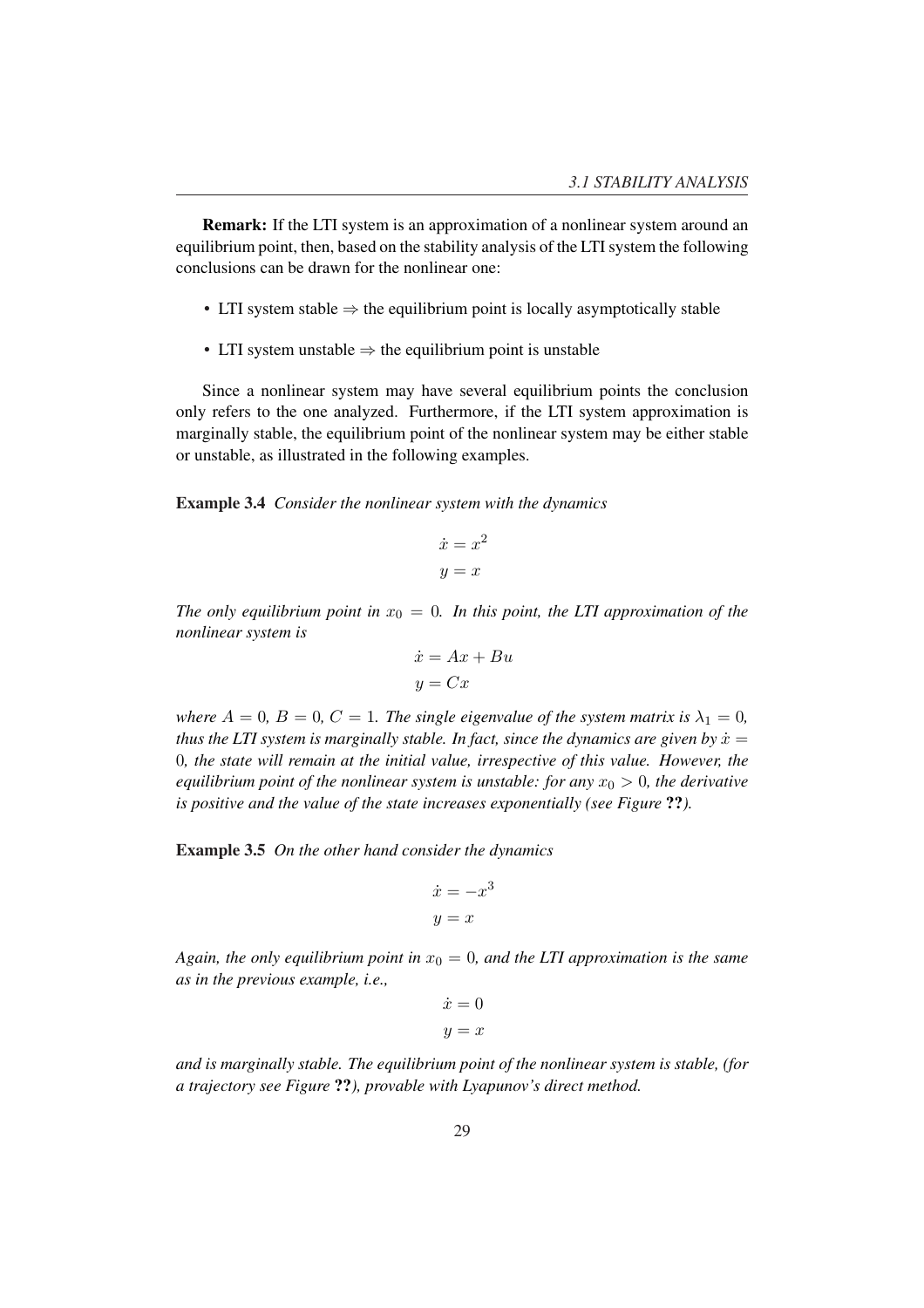#### 3.2 Controllability, stabilizability, reachability

The time-domain representation of a system, expressed in terms of state variables, can also be used to design a suitable compensation scheme for a control system. We are interested in controlling the system with a control signal u that is a function of several measurable state variables. An important question is whether this is possible, and the property is called controllability or reachability. If a system is controllable, and all the state variables are measured we can utilize them in a full-state feedback control law as shown in Figure 3.1, (Dorf and Bishop, 2008).



Figure 3.1: Full state feedback control system

In what follows, we first give the definitions and then a simple algebraic test for controllability of an LTI system.

**Definition 3.1 (Controllability)** *(Graham C. Goodwin, 2000) A state*  $x_0$  *is controllable if there exists a finite interval*  $[0, T]$  *and an input*  $\{u(t), t \in [0, T]\}$  *so that*  $x(T) = 0$ . If all states are controllable, then the system is said to be completely *controllable.*

**Definition 3.2 (Reachability)** *(Graham C. Goodwin, 2000) A state*  $\bar{x} \neq 0$  *is reachable (from the origin) if, given*  $x(0) = 0$ *, there exists a finite interval* [0, T] *and an input*  $\{u(t), t \in [0,T]\}$  *so that*  $x(T) = \bar{x}$ *. If all states are reachable, then the system is said to be completely reachable.*

Remark: For continuous-time systems the two definitions above are equivalent, but in discrete-time system there is a difference between them. For instance the system  $x(k + 1) = 0$  is completely controllable (per the definition above), but no non-zero state is reachable.

Simply put, a system is controllable if it is possible to transfer the system from any initial state to any other state in finite time, by means of an unconstrained control vector u, (Ogata, 2002).

Definition 3.3 (Stabilizability) *A system is stabilizable if the uncontrollable subspace is stable.*

A simple algebraic test for determining the controllability (reachability) of an LTI system is the following: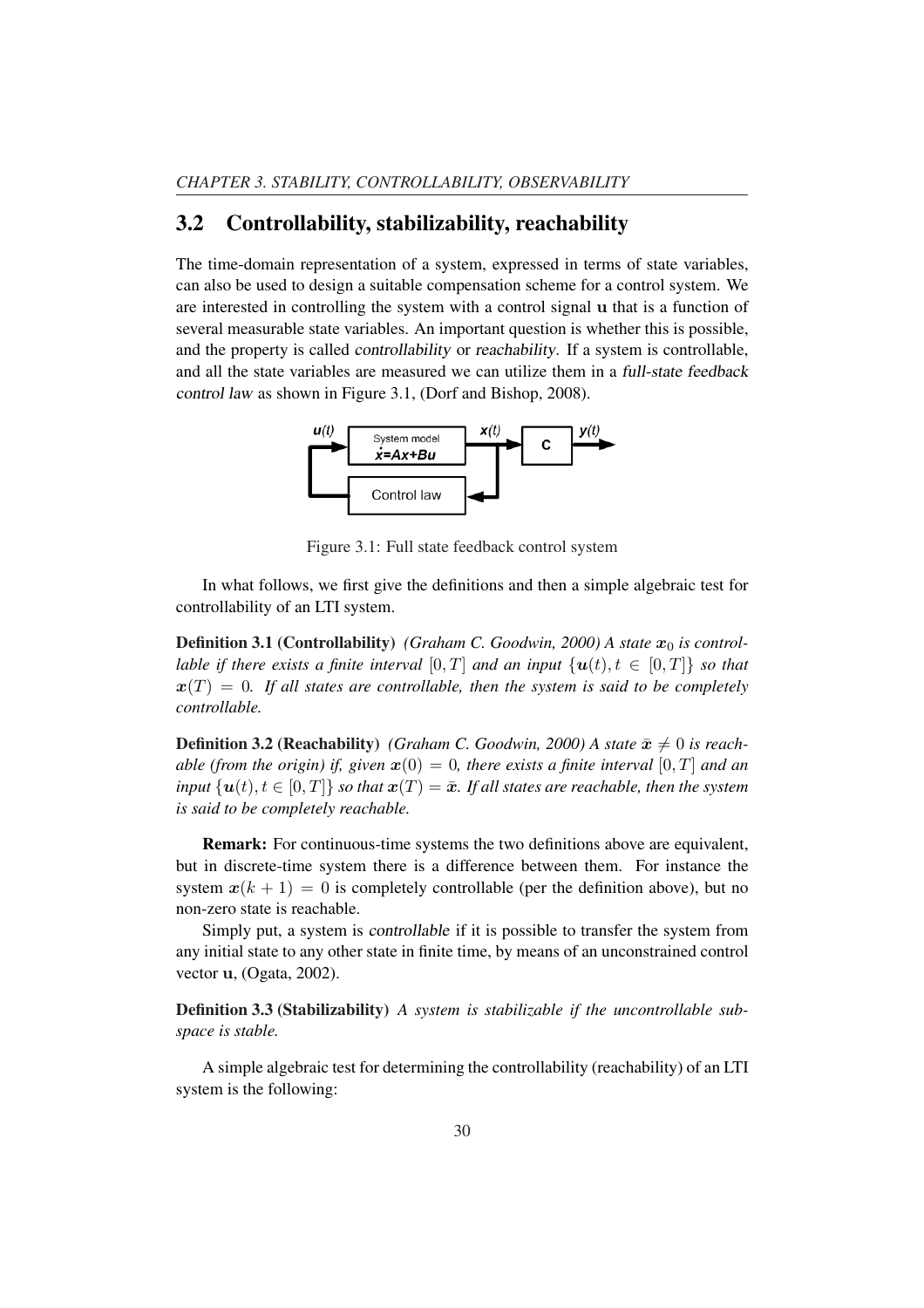Theorem 3.1 *The LTI system*

$$
\dot{x} = Ax + Bu
$$

$$
y = Cx
$$

*in continuous time or*

$$
\begin{aligned} \mathbf{x}(k+1) &= A\mathbf{x}(k) + B\mathbf{u}(k) \\ \mathbf{y}(k) &= C\mathbf{x}(k) \end{aligned} \tag{3.1}
$$

*is completely controllable if the* controllability matrix

$$
\Gamma_c(A, B) = [B \, AB \, A^2 B \, \dots \, A^{(n-1)} B] \tag{3.2}
$$

*has full row rank. The set of all controllable states is given by the range space of*  $\Gamma_c(A, B)$ .

Proof: A sketch of proof for discrete-time LTI systems is given as follows. Given  $x(0)$ , by iterating on (3.1) we obtain:

$$
x(1) = Ax(0) + Bu(0)
$$
  
\n
$$
x(2) = Ax(1) + Bu(1)
$$
  
\n
$$
= A2x(0) + ABu(0) + Bu(1)
$$
  
\n
$$
x(3) = Ax(2) + Bu(2)
$$
  
\n
$$
= A3x(0) + A2Bu(0) + ABu(1) + Bu(2)
$$
  
\n:  
\n:  
\n
$$
x(n) = Anx(0) + An-1Bu(0) + \dots + ABu(n-2) + Bu(n-1)
$$

which can be written as

$$
\boldsymbol{x}(n) = A^n \boldsymbol{x}(0) + \begin{pmatrix} B & AB & A^2B & \dots & A^{n-1}B \end{pmatrix} \begin{pmatrix} \boldsymbol{u}(n-1) \\ \boldsymbol{u}(n-2) \\ \boldsymbol{u}(n-3) \\ \vdots \\ \boldsymbol{u}(0) \end{pmatrix}
$$
(3.3)

The system (3.8) has a solution  $(u(0)^T$  ...  $u(n-2)^T$   $u(n-1)^T$  if and only if the matrix  $(B \ AB \ A^2B \ \dots \ A^{n-1}B)$  has full row rank. has full row rank.

Remark: Note that due to the Cayley-Hamilton theorem (see Appendix A), there is no need to consider higher powers of A.

Example 3.6 *Consider a continuous-time LTI system with matrices*

$$
A = \begin{pmatrix} -1 & 1 \\ 2 & 0 \end{pmatrix} \qquad B = \begin{pmatrix} 1 \\ -3 \end{pmatrix}
$$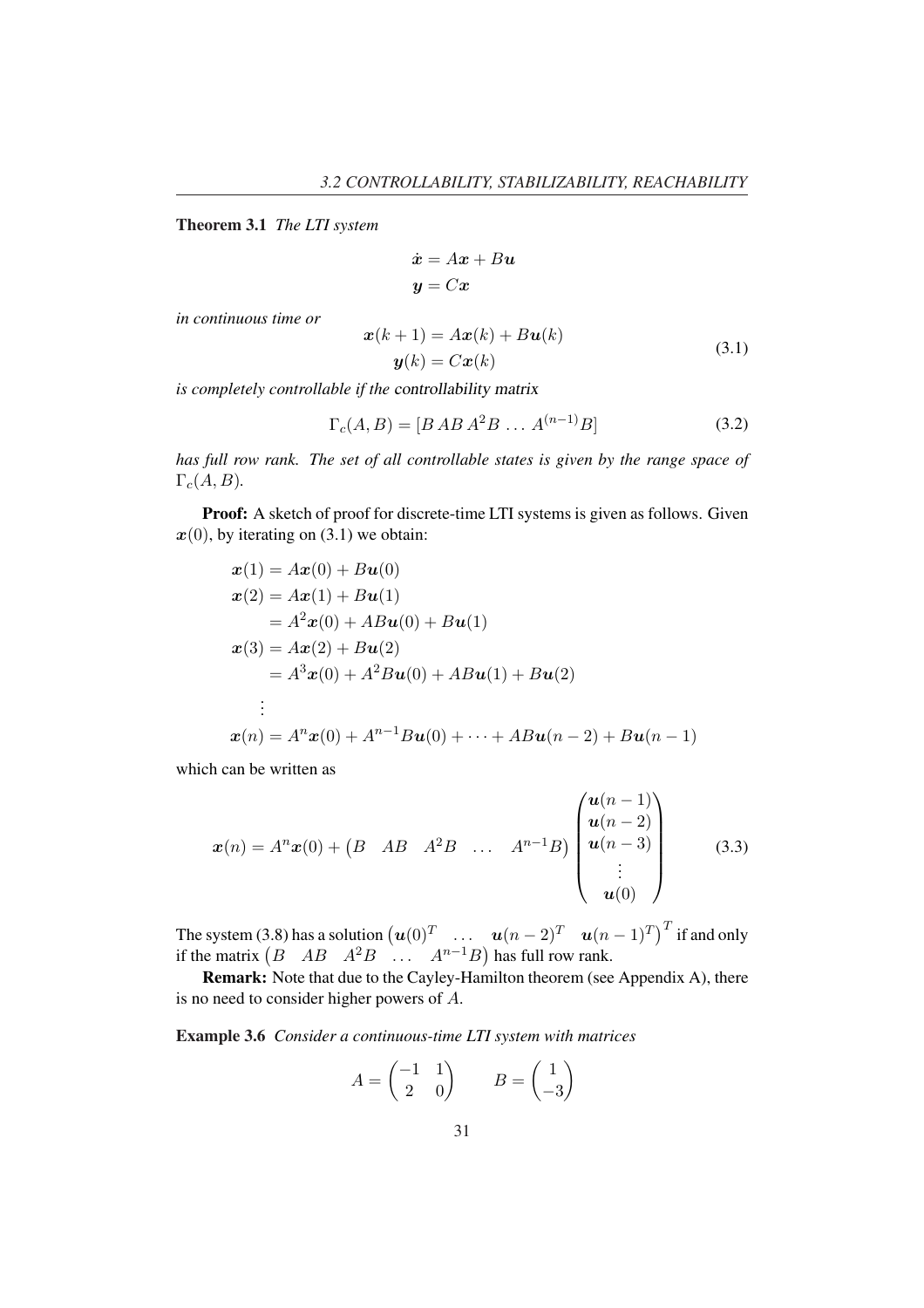*The controllability matrix is*

$$
\Gamma_c(A, B) = \begin{pmatrix} 1 & -4 \\ -3 & 2 \end{pmatrix}
$$

*with rank* $(\Gamma_c(A, B)) = 2$ , thus the system is completely controllable.

Example 3.7 *Consider a continuous-time LTI system with matrices*

$$
A = \begin{pmatrix} -1 & 2 \\ 1 & 0 \end{pmatrix} \qquad B = \begin{pmatrix} 1 \\ 1 \end{pmatrix}
$$

*The controllability matrix is*

$$
\Gamma_c(A, B) = \begin{pmatrix} 1 & 1 \\ 1 & 1 \end{pmatrix}
$$

*with rank* $(\Gamma_c(A, B)) = 1$ *, thus the system is not completely controllable (only one of the states is controllable).*

As already discussed in Chapter 2, LTI systems can be transformed. In fact, for any LTI system there exists a transformation matrix T so that  $\overline{A} = T^{-1}AT$ ,  $\bar{B} = T^{-1}B$ ,  $\bar{x} = T^{-1}x$ , with the transformed matrices having the form

$$
\bar{A} = \begin{pmatrix} A_c & A_{12} \\ 0 & A_{nc} \end{pmatrix} \qquad \bar{B} = \begin{pmatrix} B_c \\ 0 \end{pmatrix}
$$

where  $(A_c, B_c)$  is completely controllable and  $A_c$  has dimension rank( $\Gamma_c(A, B)$ ).

Furthermore, if a single-input single output (SISO) LTI system is completely reachable, then there exists a transformation to obtain the controllable (or controllability) canonical form

$$
\bar{A} = \begin{pmatrix} 0 & 0 & 0 & \dots & -a_0 \\ 1 & 0 & 0 & \dots & -a_1 \\ 0 & 1 & 0 & \dots & -a_2 \\ \vdots & \vdots & \vdots & \vdots & \vdots \\ 0 & 0 & 0 & \dots & -a_{n-1} \end{pmatrix} \qquad B = \begin{pmatrix} 1 \\ 0 \\ 0 \\ \vdots \\ 0 \end{pmatrix}
$$
(3.4)

where  $\det(sI - A) = s^n + a_{n-1}s^{n-1} + \cdots + a_1s + a_0$  is the characteristic polynomial of A. Moreover, this transformation is given by  $T = \Gamma_c(A, B)$ .

Similarly, for a completely reachable SISO LTI system there exits a similarity transformation that converts the system matrices to the controller canonical form

$$
\bar{A} = \begin{pmatrix}\n-a_{n-1} & -a_{n-2} & -a_{n-3} & \dots & -a_0 \\
1 & 0 & 0 & \dots & 0 \\
0 & 1 & 0 & \dots & 0 \\
\vdots & \vdots & \vdots & \vdots & \vdots \\
0 & 0 & 0 & \dots & 0\n\end{pmatrix} \qquad B = \begin{pmatrix}\n1 \\
0 \\
0 \\
\vdots \\
0\n\end{pmatrix}
$$
\n(3.5)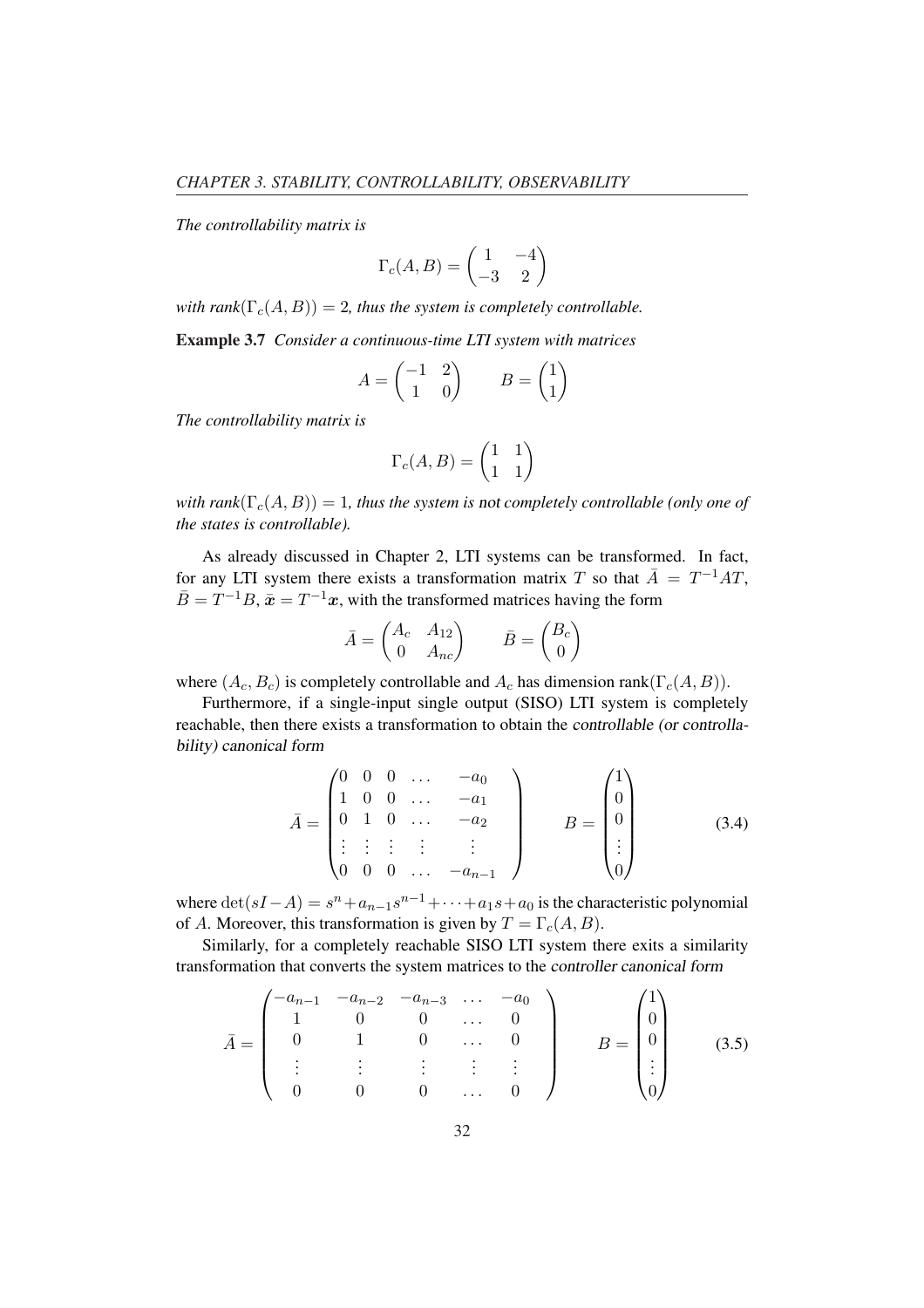where  $\det(sI - A) = s^n + a_{n-1}s^{n-1} + \cdots + a_1s + a_0$  is the characteristic polynomial of A. This transformation is given by  $T = \Gamma_c(A, B)M$ , with the matrix M defined as  $\overline{\phantom{a}}$  $\mathbf{r}$ 

$$
M = \begin{pmatrix} 1 & a_{n-1} & \cdots & a_2 & a_1 \\ 0 & 1 & \cdots & a_3 & a_2 \\ \vdots & \vdots & \vdots & \vdots & \vdots \\ 0 & 0 & \cdots & 0 & 1 \end{pmatrix}
$$

Example 3.8 *todo*

#### 3.3 Observability, reconstructability, detectability

In general not all states are measured. In such a case, provided that the system possesses certain properties, one may construct an observer to estimate the states that are not directly measured. Such a property of a dynamic system is called observability or reconstructability. In what follows, we first give a formal definition of these properties and then an algebraic test for them .

**Definition 3.4 (Observability)** *(Graham C. Goodwin, 2000) A state*  $x_o \neq 0$  *is "unobservable" if, given*  $x(0) = x_o$  *and*  $u = 0 \forall t \ge 0$ *, then*  $y(t) = 0 \forall t \ge 0$ *. If there is no nonzero initial state that is unobservable, then the system is completely observable.*

Similarly to reachability, a related concept is reconstructability, which concerns reconstruction of the value of the state, based on past measurements. In what follows, we will use the term observability for both. Simply put, a system is observable if it is possible to determine the state from the available measurements over a finite time interval, (Ogata, 2002).

Definition 3.5 (Detectability) *A system is detectable if the unobservable subspace is stable.*

The observability test for an LTI system is similar to the controllability one and is the following:

Theorem 3.2 *The LTI system*

$$
\dot{x} = Ax + Bu
$$

$$
y = Cx
$$

*in continuous time or*

$$
\mathbf{x}(k+1) = A\mathbf{x}(k) + B\mathbf{u}(k)
$$
  

$$
\mathbf{y}(k) = C\mathbf{x}(k)
$$
 (3.6)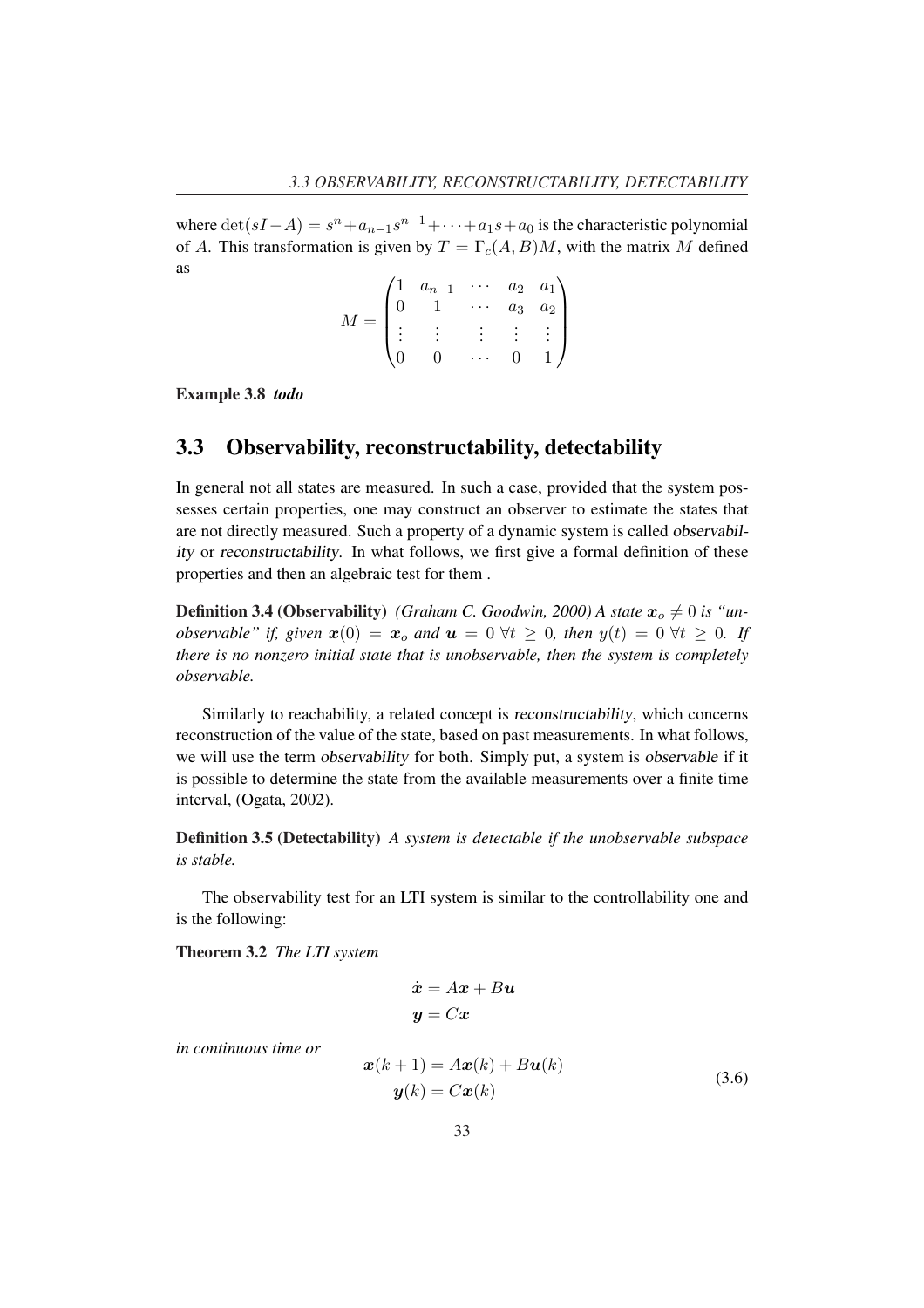*is completely observable if the* observability matrix

$$
\Gamma_o(A, C) = \begin{pmatrix} C \\ CA \\ CA^2 \\ \vdots \\ CA^{n-1} \end{pmatrix}
$$
 (3.7)

*has full column rank. The set of all observable states is given by the range space of*  $\Gamma_o(A, C)$ .

Proof: A sketch of proof for discrete-time LTI systems is given as follows. Given  $x(0)$ , by iterating on (3.1) we obtain:

$$
\begin{aligned}\n\mathbf{x}(1) &= A\mathbf{x}(0) + B\mathbf{u}(0) \\
\mathbf{x}(2) &= A\mathbf{x}(1) + B\mathbf{u}(1) \\
&= A^2\mathbf{x}(0) + AB\mathbf{u}(0) + B\mathbf{u}(1) \\
\mathbf{x}(3) &= A\mathbf{x}(2) + B\mathbf{u}(2) \\
&= A^3\mathbf{x}(0) + A^2B\mathbf{u}(0) + AB\mathbf{u}(1) + B\mathbf{u}(2) \\
&\vdots \\
\mathbf{x}(n) &= A^n\mathbf{x}(0) + A^{n-1}B\mathbf{u}(0) + \dots + AB\mathbf{u}(n-2) + B\mathbf{u}(n-1)\n\end{aligned}
$$

which can be written as

$$
\boldsymbol{x}(n) = A^{n}\boldsymbol{x}(0) + (B \ AB \ A^{2}B \ \dots \ A^{n-1}B) \begin{pmatrix} \boldsymbol{u}(n-1) \\ \boldsymbol{u}(n-2) \\ \boldsymbol{u}(n-3) \\ \vdots \\ \boldsymbol{u}(0) \end{pmatrix}
$$
(3.8)

The system (3.8) has a solution  $(u(0)^T$  ...  $u(n-2)^T$   $u(n-1)^T$  if and only if the matrix  $(B \ AB \ A^2B \ \dots \ A^{n-1}B)$  has full row rank. has full row rank.

Example 3.9 *Consider a discrete-time LTI system with matrices*

$$
A = \begin{pmatrix} -2 & -2 \\ 1 & 0 \end{pmatrix} \qquad B = \begin{pmatrix} 1 \\ 0 \end{pmatrix} \qquad C = \begin{pmatrix} 1 & -1 \end{pmatrix}
$$

*The observability matrix is*

$$
\Gamma_o(A, C) = \begin{pmatrix} C \\ CA \end{pmatrix} = \begin{pmatrix} 1 & -1 \\ -3 & -2 \end{pmatrix}
$$

*with rank* $(\Gamma_o(A, C)) = 2$ *, thus the system is completely observable.*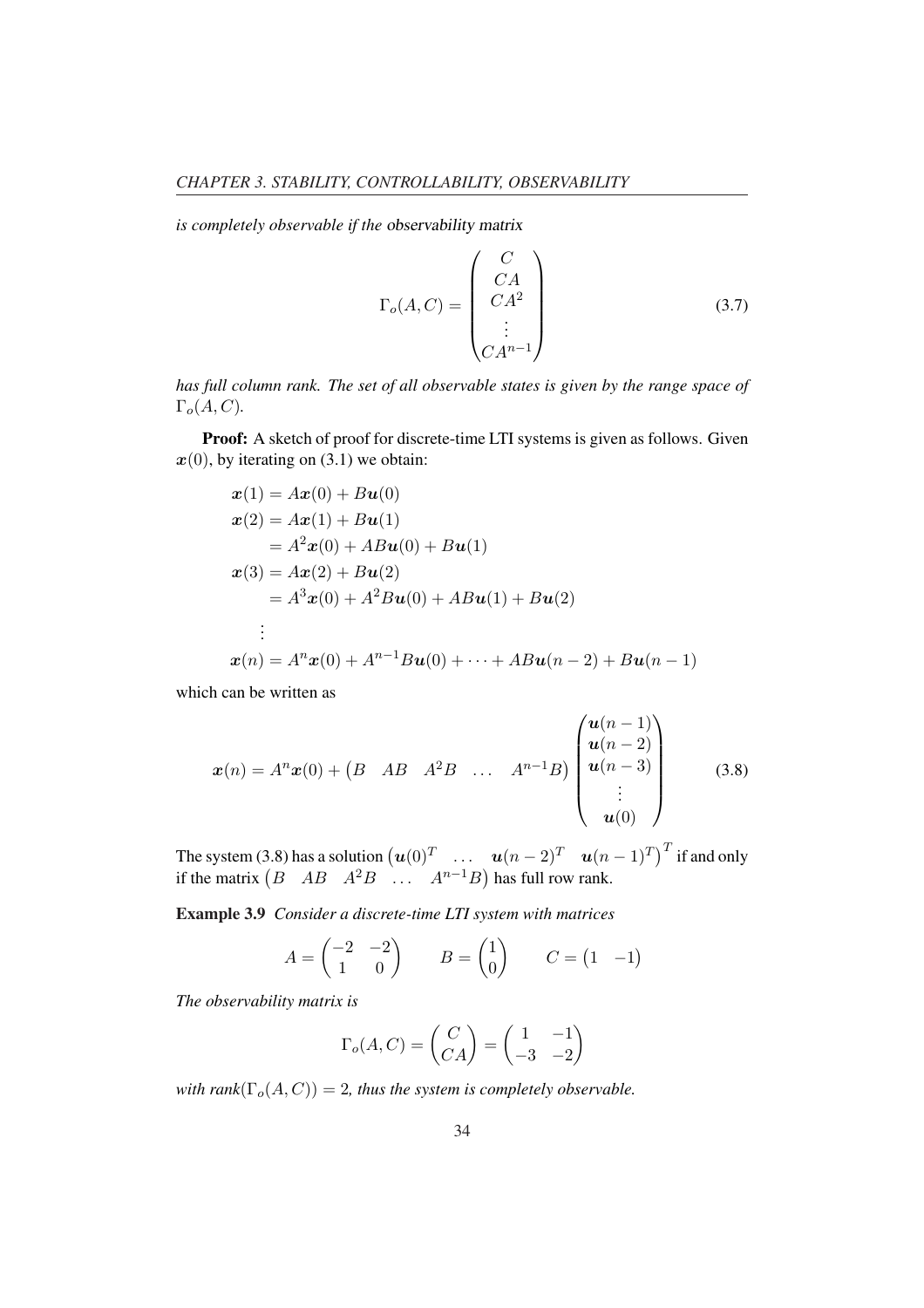Example 3.10 *Consider a continuous-time LTI system with matrices*

$$
A = \begin{pmatrix} -1 & 1 \\ 1 & -1 \end{pmatrix} \qquad B = \begin{pmatrix} 1 \\ 0 \end{pmatrix} \qquad C = \begin{pmatrix} 1 & -1 \end{pmatrix}
$$

*The observability matrix is*

$$
\Gamma_o(A, C) = \begin{pmatrix} C \\ CA \end{pmatrix} = \begin{pmatrix} 1 & -1 \\ -2 & 2 \end{pmatrix}
$$

*with rank* $(\Gamma_{o}(A, C)) = 1$ *, thus the system is not completely observable.* 

For any LTI system there exists a transformation matrix T so that  $\overline{A} = T^{-1}AT$ ,  $\bar{B} = T^{-1}B$ ,  $\bar{x} = T^{-1}x$ , with the transformed matrices having the form

$$
\bar{A} = \begin{pmatrix} A_o & 0 \\ A_{2,1} & A_{no} \end{pmatrix} \qquad \bar{C} = \begin{pmatrix} C_o \\ 0 \end{pmatrix}
$$

where  $(A_o, C_o)$  is completely observable and  $A_o$  has dimension rank $(\Gamma_o(A, C))$ .

Furthermore, if a single-input single output (SISO) LTI system is completely observable, then there exists a transformation to obtain the observable canonical form

$$
\bar{A} = \begin{pmatrix}\n-a_{n-1} & 1 & 0 & \dots & 0 \\
-a_{n-2} & 0 & 1 & \dots & 0 \\
-a_{n-3} & 0 & 0 & \dots & 0 \\
\vdots & \vdots & \vdots & \vdots & \vdots \\
-a_0 & 0 & 0 & \dots & 0\n\end{pmatrix} \qquad B = \begin{pmatrix}\nb_{n-1} \\
b_{n-2} \\
b_{n-3} \\
\vdots \\
b_0\n\end{pmatrix}
$$
\n(3.9)\n
$$
\bar{C} = \begin{pmatrix}\n1 & 0 & 0 & \dots & 0\n\end{pmatrix}
$$

where  $\det(sI - A) = s^n + a_{n-1}s^{n-1} + \cdots + a_1s + a_0$  is the characteristic polynomial of A.

#### Example 3.11 *todo*

Remark: Both for controllability and observability, if the LTI approximation of a nonlinear system in an operating point is controllable (observable), then the operating point of the nonlinear system is locally controllable (observable). However, the reverse is not true: a nonlinear system may be controllable (observable), while its LTI approximation loses the property.

Example 3.12 *truck-trailer system*

## 3.4 Canonical (Kalman) decomposition

todo